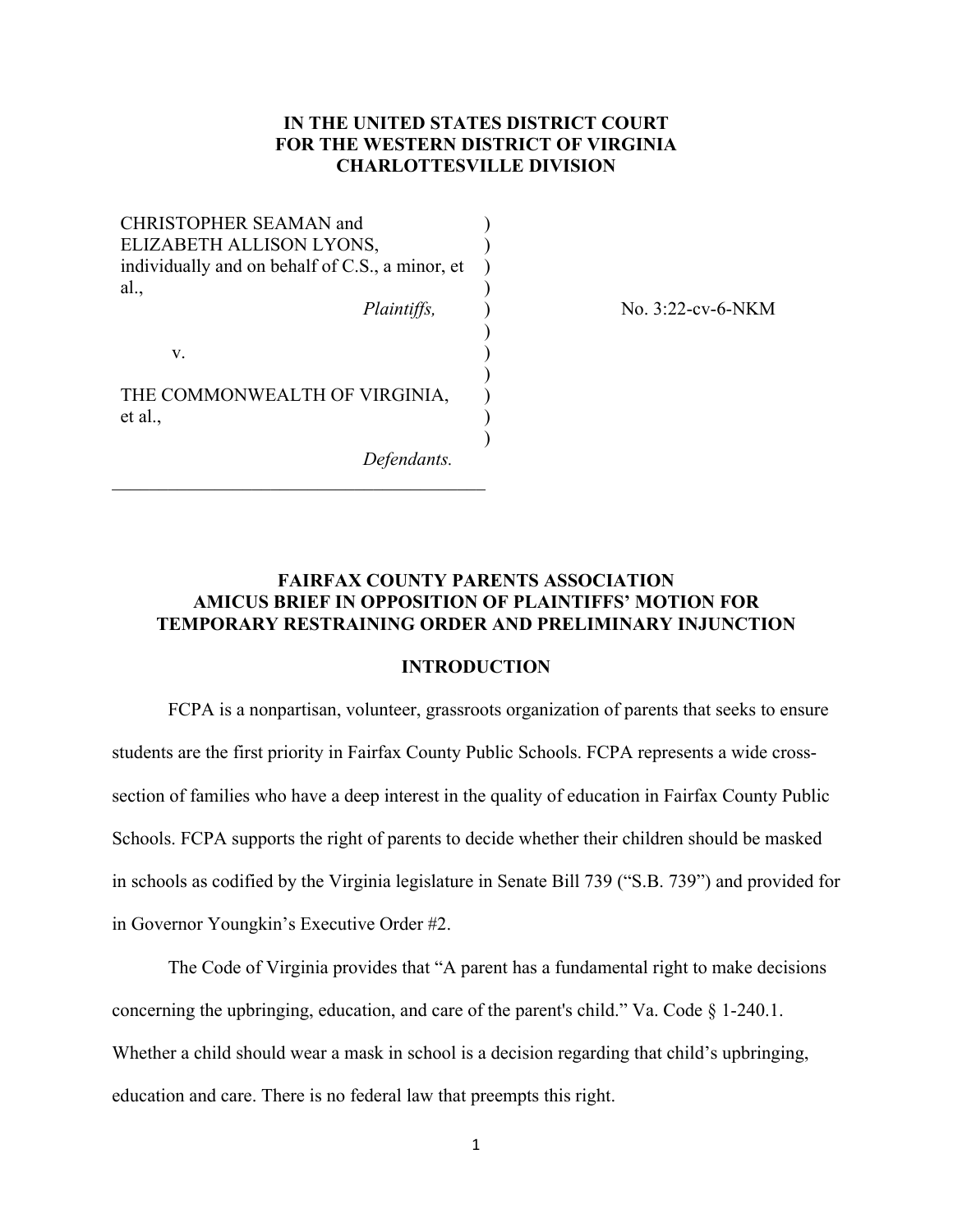#### **ARGUMENT**

#### **A. Federal Law Does Not Preempt State Law Concerning Parental Choice**

Neither the Americans with Disabilities Act ("ADA"), 42 U.S.C. §§ 12101 *et seq*. nor Section 504 of the Rehabilitation Act ("Section 504") preempt state law when it comes to parents' rights to control the education, upbringing, and care of their children. Both these federal laws are focused on ensuring equal access and opportunity to public programs and nondiscriminatory practices for individuals with disabilities, but they do not address the right of states to provide fundamental rights concerning parents raising their children.<sup>[1](#page-1-0)</sup> Ensuring that parents are the primary party responsible for decisions regarding the health and safety of their children is a right reserved to the states and not the federal government under the 10th Amendment. Similarly, the American Rescue Plan Act ("ARPA"), 42 U.S.C. § 802 *et seq*. has no preemptive effect on state education laws. It is an appropriations bill, not a regulation.

"States have long possessed primary responsibility in our federal system for protecting the health and safety of their citizens." *S. Blasting Servs. v. Wilkes County*, 288 F.3d 584, 590 (4th Cir. 2002) (citing "*Medtronic, Inc. v. Lohr*, 518 U.S. 470, 485 (1996)). Courts "start with the assumption that the historic police powers of the States were not to be superseded by the Federal Act unless that was the clear and manifest purpose of Congress." *Medtronic* at 485 (quoting *Rice v. Santa Fe Elevator Corp.*, 331 U.S. 218, 230 (1947)).

<span id="page-1-0"></span><sup>&</sup>lt;sup>1</sup> The principal purpose of the ADA is to " $(1)$ ... provide a clear and comprehensive national mandate for the elimination of discrimination against individuals with disabilities [and] (2) to provide clear, strong, consistent, enforceable standards addressing discrimination against individuals with disabilities." 42 U.S.C. § 12101(b).

Section 504 is a federal law designed to protect the rights of individuals with disabilities in programs and activities that receive Federal financial assistance from the U.S. Department of Education. Section 504 provides: "No otherwise qualified individual with a disability in the United States . . . shall, solely by reason of her or his disability, be excluded from the participation in, be denied the benefits of, or be subjected to discrimination under any program or activity receiving Federal financial assistance. . . ." 29 U.S.C. § 794.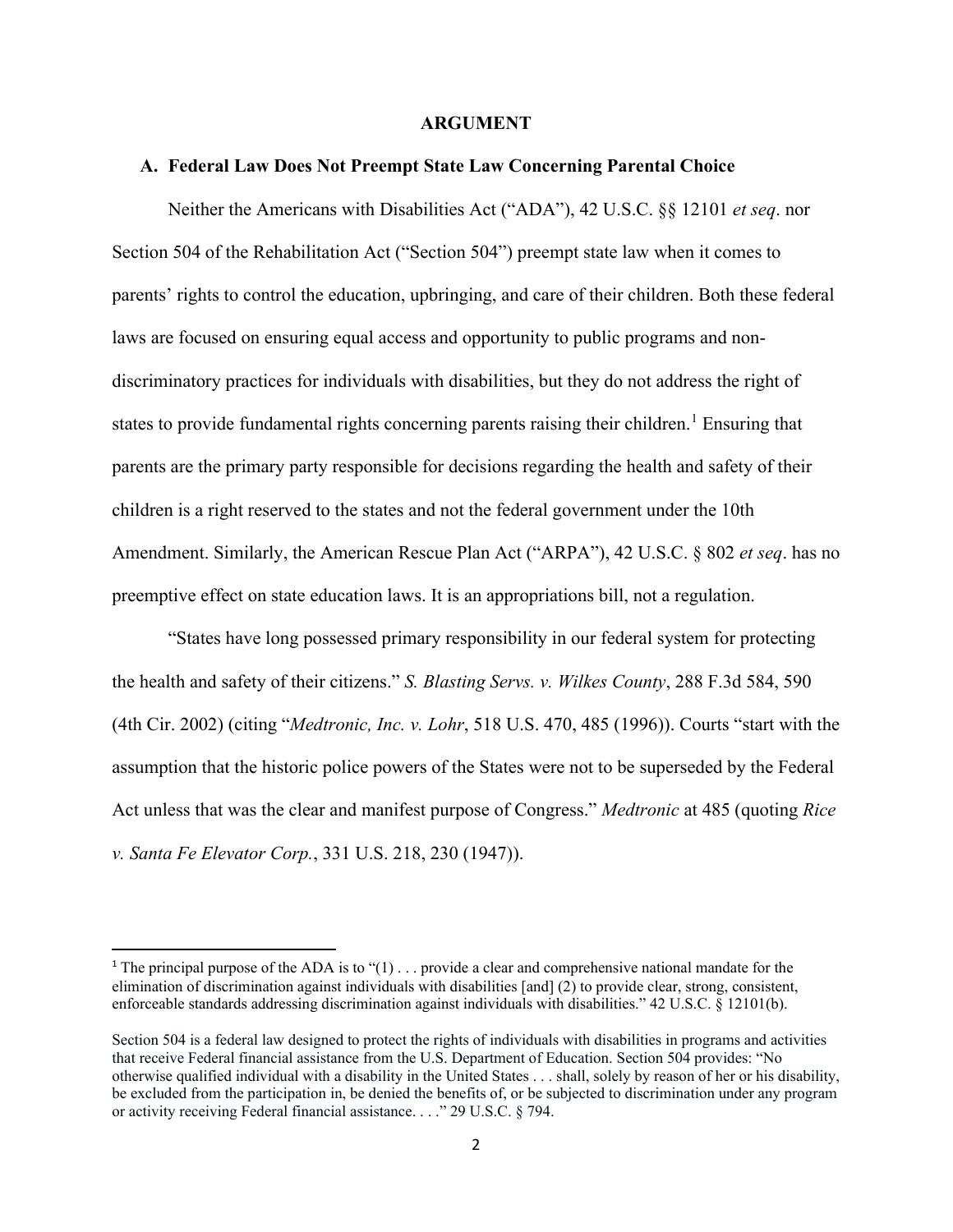There are several ways in which federal law may supersede state law. First, Congress may expressly preempt such laws. *See, e.g.*, *Hillsborough County v. Automated Medical Laboratories, Inc*., 471 U.S. 707, 713 (1985). Second, in the absence of express preemptive language, Congress' intent to preempt state law may be implied when "federal law so thoroughly occupies a legislative field as to make reasonable the inference that Congress left no room for the States to supplement it." *Cipollone v. Liggett Group, Inc*., 505 U.S. 504, 516 (1992). Last, preemption can be implied if state law "actually conflicts with federal law." Such a conflict occurs "when compliance with both federal and state regulations is a physical impossibility, or when state law stands as an obstacle to the accomplishment and execution of the full purposes and objectives of Congress." *Hillsborough*, 471 U.S. at 713 (internal quotations omitted).

Here, neither the ADA, Section 504, nor ARPA address parental rights concerning the education, upbringing, and care of children—there is no explicit or implied preemption. *See, e.g.*, 29 CFR Appx. to Part 1630 (The ADA "does not preempt State, county, or local laws, ordinances or regulations that are consistent with this part and designed to protect the public health from individuals who pose a direct threat to the health or safety of others that cannot be eliminated or reduced by reasonable accommodation."). Therefore, the only issue that remains is whether there is a conflict with complying with those laws and the Virginia law providing parents with a fundamental right to make decisions for their children that affect their care, education and upbringing. There is no conflict.

#### **B. Federal Law Does Not Preempt State Law Concerning Parental Choice**

The Supreme Court has observed, "to infer preemption whenever an agency deals with a problem comprehensively is virtually tantamount to saying that whenever a federal agency decides to step into a field, its regulations will be exclusive." *Hillsborough*, 471 U.S. at 717. And

3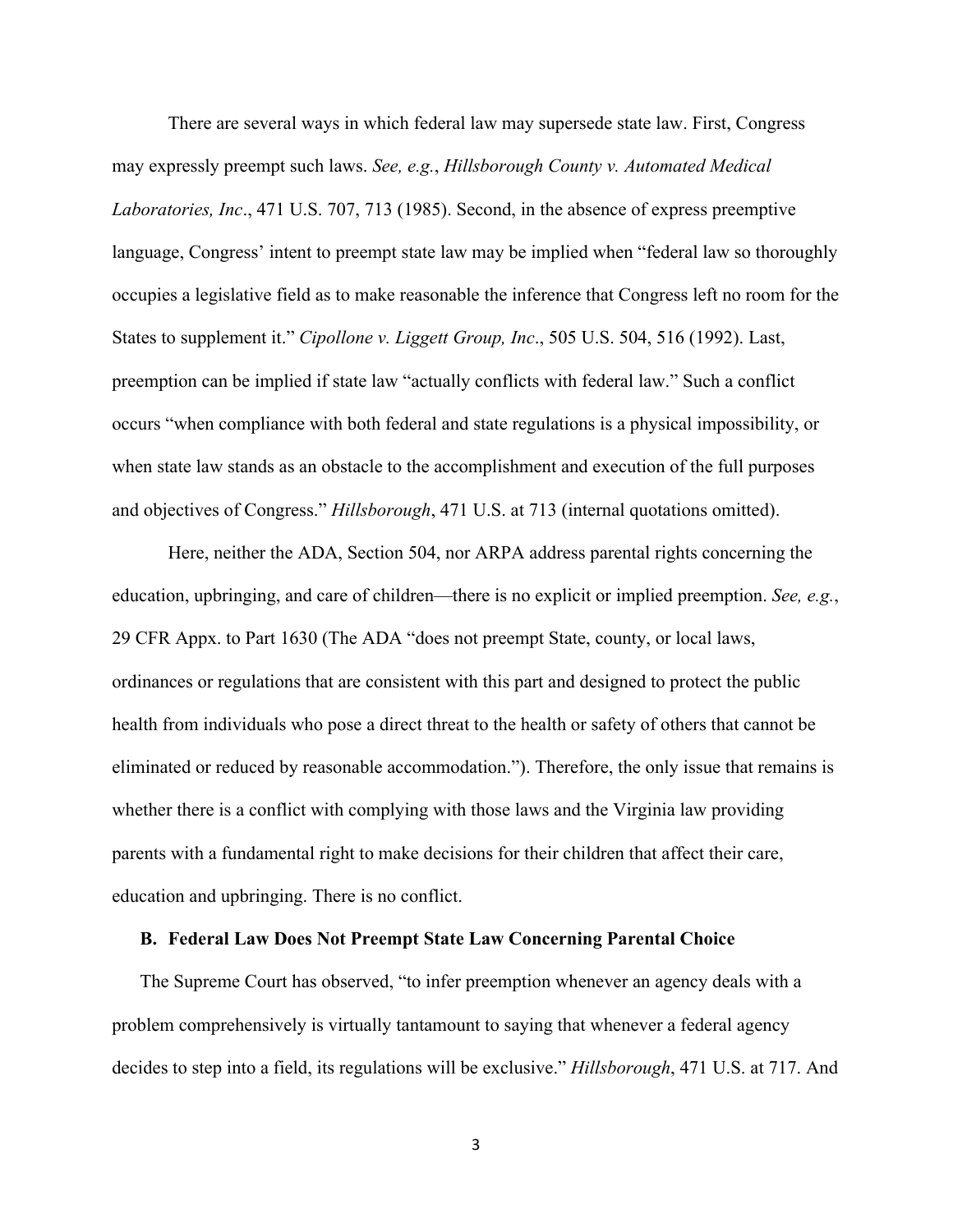the Court has "observed repeatedly that preemption is ordinarily not to be implied absent an 'actual conflict.'" *English v. Gen. Elec. Co*., 496 U.S. 72, 90 (1990) (internal citations omitted). Courts should not "seek[] out conflicts between state and federal regulation where none clearly exists." *Id*. at 90 (quoting *Huron Portland Cement Co. v. Detroit*, 362 U.S. 440, 446 (1960)). There is no conflict between the Virginia law and Federal law because the laws are separate—the right to care for a child is separate from laws designed to ensure no discrimination of a child.

Moreover, states have historically had the power to regulate the health and wellness of their citizens. The question before this Court is therefore "not whether states have previously regulated in the precise manner or to the degree that the federal government has itself chosen to regulate" *City of L.A. v. AECOM Servs*., 854 F.3d 1149, 1159 (9th Cir. 2017), but rather whether "state law stands as an obstacle to the accomplishment and execution of the full purposes and objectives of Congress." *Crosby v. Nat'l Foreign Trade Council*, 530 U.S. 363, 373 (2000) (quoting *Hines v. Davidowitz*, 312 U.S. 52, 67 (1941)). No such obstacle exists between federal disability laws and the rights of parents to care for their children.

Consistent with Va. Code § 1-240.1, S.B. 739 was passed and signed into law on February 16, 2022, and codified as Va. Code § 22.1-2.1. This law gives parents the right to "elect for [their] child to not wear a mask while on school property." *Id.* Parents are witnessing harms to their children due to prolonged masking. The harms are especially pronounced in children receiving speech therapy interventions.<sup>[2](#page-3-0)</sup> Speech therapy interventions are largely ineffective behind masks and the consequences of leaving speech and language disorders untreated are dire.

<span id="page-3-0"></span><sup>2</sup> *See. e.g*., Stephanie H. Murray, *Speech Therapy Shows the Difficult Tradeoffs of Wearing Masks*, The Atlantic (Mar. 2, 2022), *available at* https://www.theatlantic.com/family/archive/2022/03/how-masks-get-way-speechtherapy-kids/623332/ (specifically noting that "masks hide the mouth from view, which the therapists said is disruptive to some forms of therapy, especially those that target motor speech and motor planning.").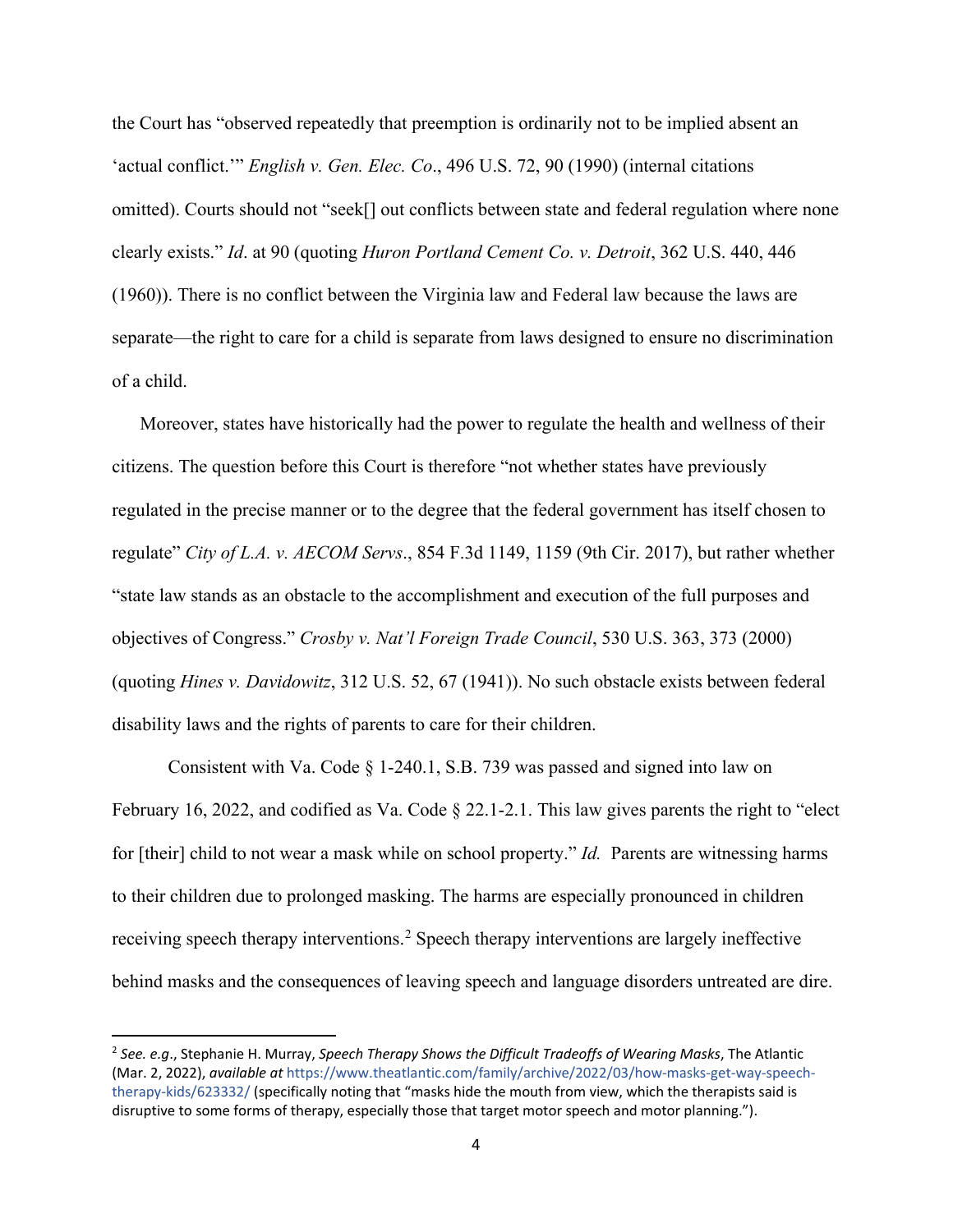Not only may the child be unable to fully resolve these learning disabilities if left untreated, the social and emotional impact of being unable to effectively communicate creates a host of behavioral issues resulting in lifelong problems.

Parents are seeing these issues firsthand.<sup>[3](#page-4-0)</sup> They are observing the mental health decline of their children as they live more socially isolated lives behind masks. Not being able to see expressions on faces, clearly hear classmates or teachers speak, or be able to communicate without becoming short of breath is resulting in a strain on children's mental health. These parents are not alone in their recognition that masking young children is potentially harmful. The United States has been an outlier in recommending masks from the age of 2 years old. The World Health Organization has never recommended masks for children under age  $5<sup>4</sup>$  $5<sup>4</sup>$  $5<sup>4</sup>$  and the European equivalent of the CDC, the European Centre for Disease Prevention and Control, has never recommended them for children under age  $12<sup>5</sup>$  $12<sup>5</sup>$  $12<sup>5</sup>$ . The rest of the world has recognized possible harms with masking young children, yet many in the United States still persist in mandating masks even when parents are seeing noticeable harms to their children's mental health. The Legislature saw this as a problem in Virginia and directly in conflict with existing Virginia law, so it chose to act by making it clear that parents have a right to decide whether to have their children masked in schools. Parents are now able to make decisions regarding their children's education quality and mental health as impacted by masks.

<span id="page-4-0"></span><sup>3</sup> Anya Kamenetz, *After 2 Years, Growing Calls to Take Masks Off Children in School*, NPR (Jan 28, 2022), *available at* <https://www.npr.org/2022/01/28/1075842341/growing-calls-to-take-masks-off-children-in-school>

<span id="page-4-1"></span><sup>4</sup> *Coronavirus disease (COVID-19): Children and masks*, Word Health Org. (Aug. 21, 2020), *available at*  [www.who.int/news-room/questions-and-answers/item/q-a-children-and-masks-related-to-covid-19.](http://www.who.int/news-room/questions-and-answers/item/q-a-children-and-masks-related-to-covid-19)

<span id="page-4-2"></span><sup>5</sup> *Questions and answers on COVID-19: Children aged 1 – 18 years and the role of school settings*, ECDC (Sept. 8, 2021), *available at* [www.ecdc.europa.eu/en/covid-19/questions-answers/questions-answers-school-transmission.](http://www.ecdc.europa.eu/en/covid-19/questions-answers/questions-answers-school-transmission)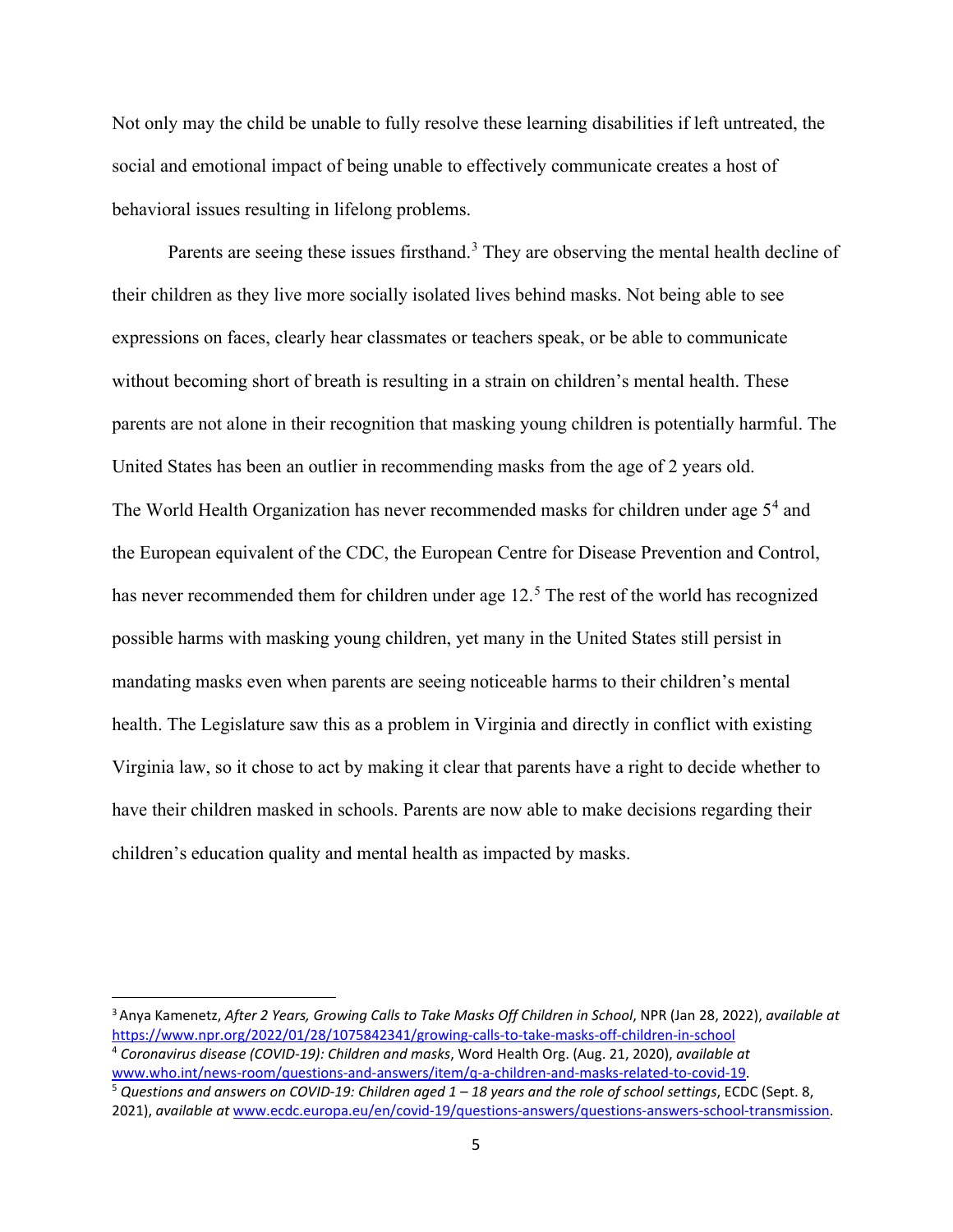As President Biden remarked during his State of the Union address on March 1, 2022, we need "full parity between physical and mental health care."<sup>[6](#page-5-0)</sup> The mental health of many children suffers in a masked society. Parents see this in their children and have a right in Virginia to care for them by removing the masks. Neither the ADA, Section 504, nor ARPA preempt that right.

#### **C. Widely Available Vaccines Favor Parental Choice on Masking**

With the wide availability of vaccines, there is even more of a reason to strengthen and restore the parental right in Virginia "to make decisions concerning the upbringing, education, and care of the parent's child." Va. Code § 1-240.1. Parents are responsible in Virginia for properly caring for their children and are unable to do that if mandatory masking is required by local policies. The Virginia legislature recognized this conflict between State and local law and stepped in to preserve parents' rights.

Vaccinations and one-way masking have proven to be effective mitigation measures for Covid-19.[7](#page-5-1) For those that are vulnerable, these techniques are a reasonable accommodation and for those where that is not available, the Commonwealth of Virginia offers homebound education options and some public school districts offer a program called the Virginia Virtual Academy which is a full-time, tuition-free, online public school program for grades K-12 [\(http://vava.k12.com/\)](http://vava.k12.com/) that could be expanded state-wide. Children with learning disabilities, speech delays, and mental health concerns that are worsened by the masking deserve an opportunity to go to school without masks. The pandemic has undoubtedly been difficult on everyone, but it is no longer 2020 and the ability for us to move on thanks to other mitigation

<span id="page-5-0"></span><sup>6</sup> https://www.whitehouse.gov/briefing-room/speeches-remarks/2022/03/01/remarks-of-president-joe-bidenstate-of-the-union-address-as-delivered/.

<span id="page-5-1"></span><sup>7</sup> Olga Khazan, *One-Way Masking Works*, The Atlantic (Jan 10, 2022)*, available at*  [www.theatlantic.com/politics/archive/2022/01/does-it-help-wear-mask-if-no-one-else/621177/.](http://www.theatlantic.com/politics/archive/2022/01/does-it-help-wear-mask-if-no-one-else/621177/)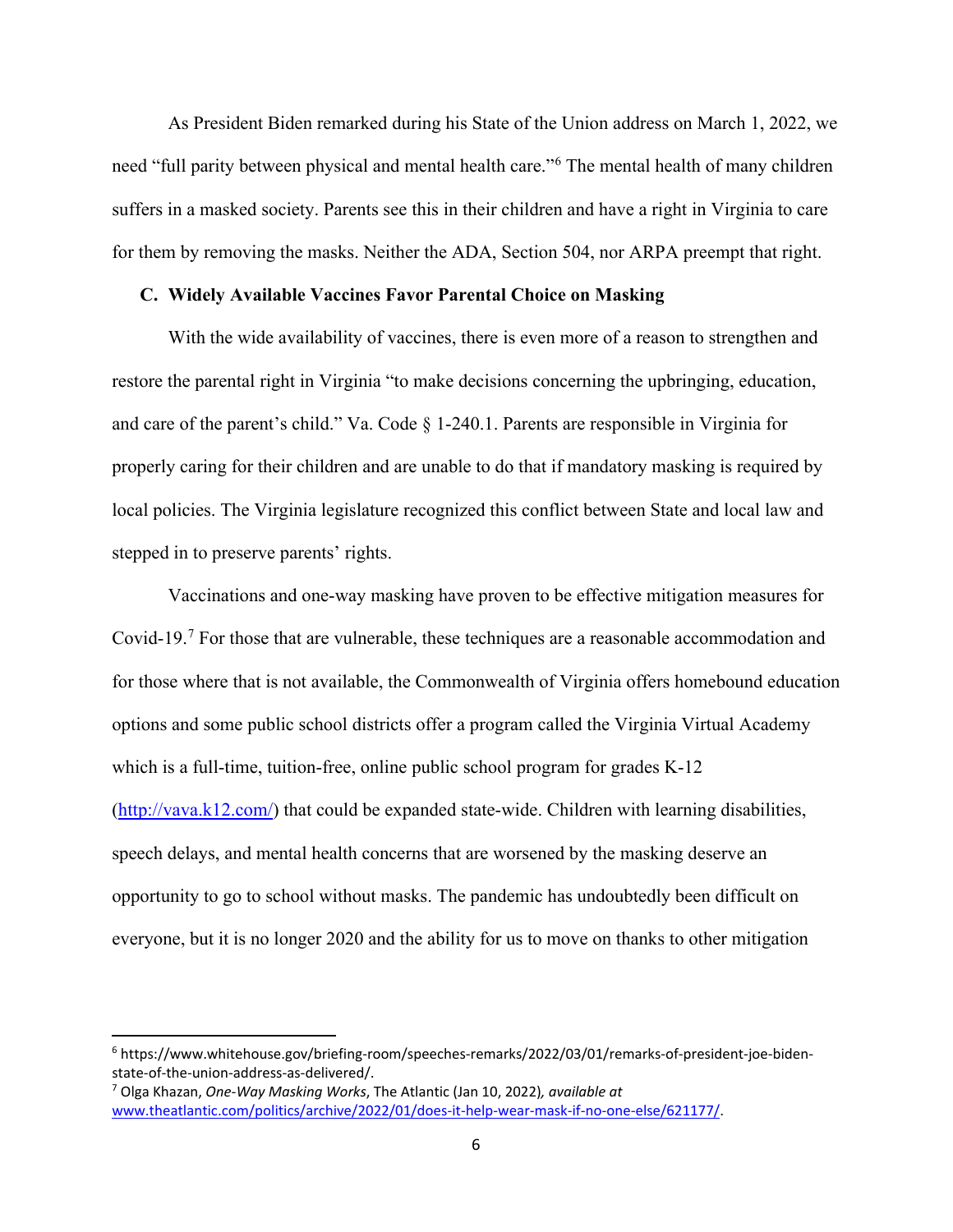options creates a situation where mandatory school masking is not the best strategy available to combat Covid-19.

## **CONCLUSION**

Public education has long been a power delegated to the states under the 10th Amendment. Virginia has, in part, codified that power by delineating that parents have a fundamental right to the care, education, and upbringing of their children. Neither the ADA, Section 504, nor ARPA preempt that right; therefore, Plaintiff's Motion for a Temporary Restraining Order and Preliminary Injunction should be denied.

March 4, 2022 Respectfully submitted,

By: /s/ Shawnna M. Yashar

Shawnna M Yashar Virginia Bar Number: 75597

*On behalf of*  Fairfax County Parents Association 4445 Corporation Ln Ste 264 Virginia Beach, VA, 23462 [info@fairfaxparents.org](mailto:info@fairfaxparents.org)